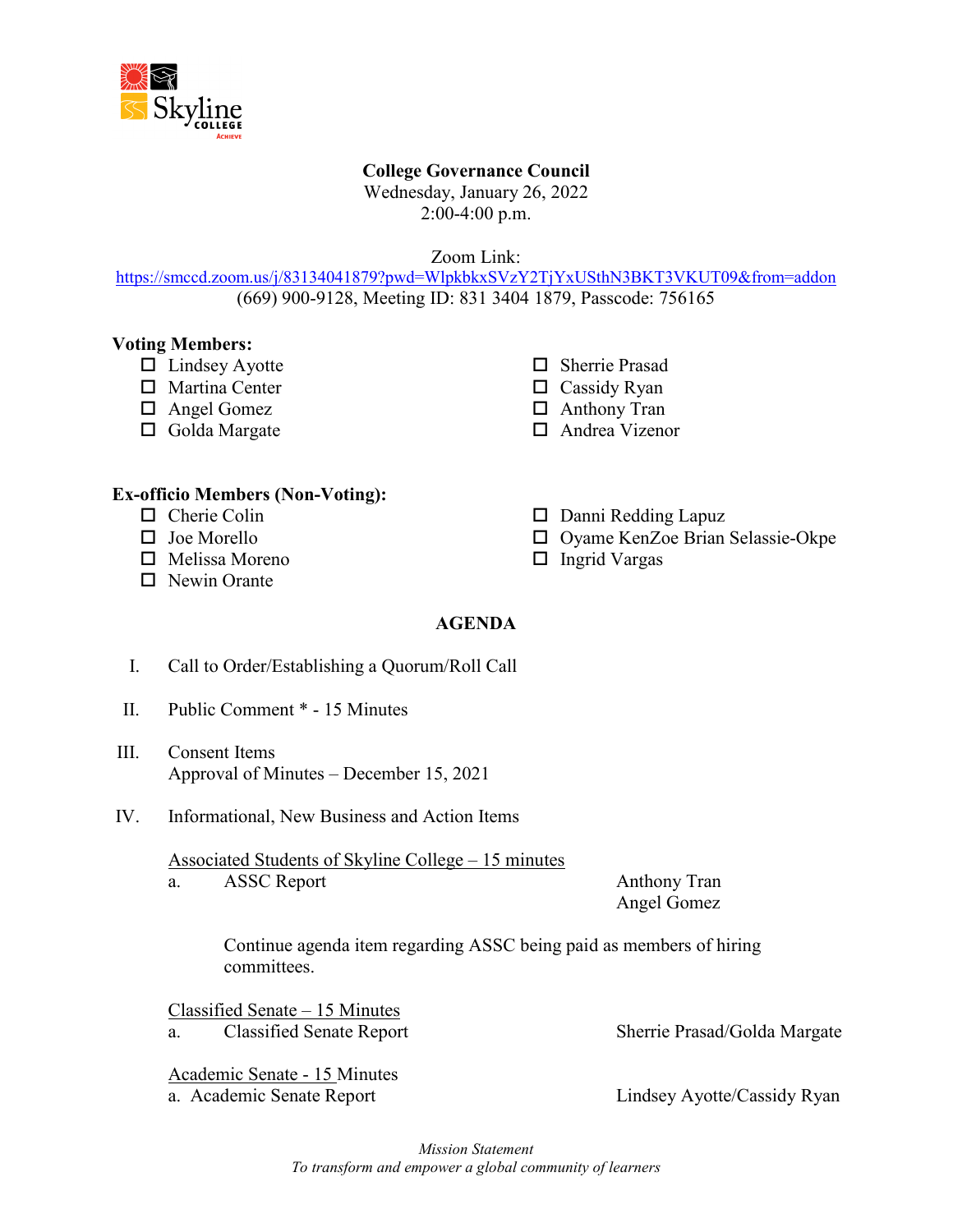

# Management Council – 15 Minutes

a. Management Council Report **Andrea Vizenor/Martina Center** Andrea Vizenor/Martina Center

# Administration – 45 Minutes

a. President's Update Dr. Melissa Moreno

- i. FTEF Ranking
- ii. Classified Ranking
- iii. People College Initiative Update
- iv. Strategic Enrollment Management Plan

#### **Action Item: Creation of a new enrollment plan through the formation of a committee or task group**

<https://www.skylinecollege.edu/prie/assets/plansandinitiatives/SEPMfinal-2v3.pdf>

## **Action Item: Approval of Climate Review Task Group Recommendations presented in September 2021**

| b. Administrative Services Update | Joe Morello         |
|-----------------------------------|---------------------|
| c. Instructional Update           | Danni Redding Lapuz |
| d. Student Services Update        | Dr. Newin Orante    |
|                                   |                     |

e. Planning Research and Institutional Ingrid Vargas Effectiveness Update

**Action Item: Approval of Skyline College Student Outcome Goals for SMCCCD Strategic Plan**

# **Action Item: Approval of Innovation & Effectiveness Plan for IEPI PCI Funding**

- f. Equity Institute Update Dr. O'Ken Zoe Brian Selassie-Okpe
- g. Marketing, Communications, Cherie Colin Public Relations Update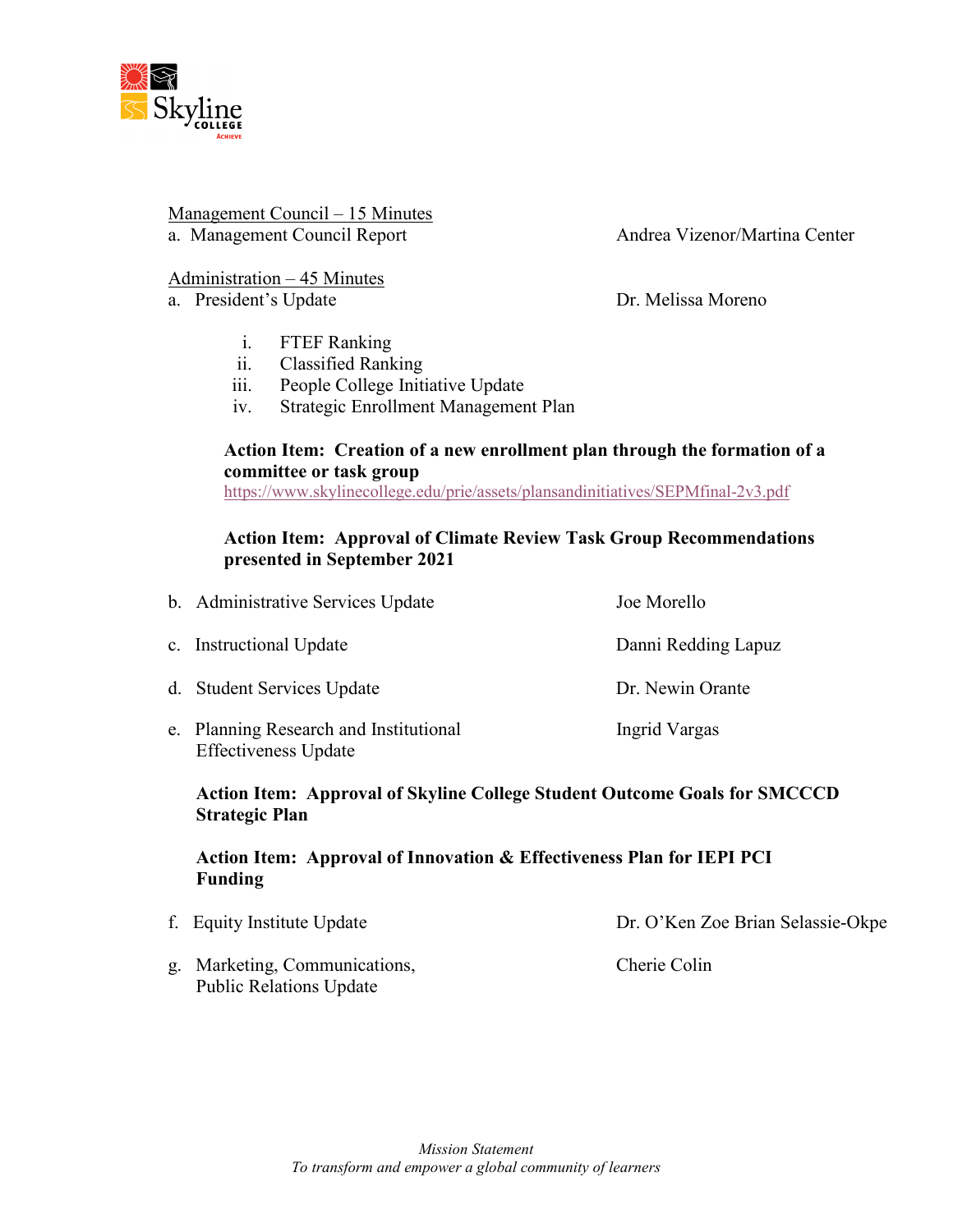

### Constituent Committee Reports

#### V. Next Meeting – February 23, 2022

#### VI. Adjournment

*\*Public Comment. Members of the Skyline College community and the public may address the College Governance Council on items appearing on the agenda by submitting a request in the chat box (Zoom) or a comment slip (in person) at the start of the meeting. Speakers must limit their remarks to a maximum of three minutes. If there are a large number of speakers, the President may use discretion to reduce the comment time in order to keep all public comment time to 20 minutes or less, in order to be able to have enough time for the Council to conduct its business. In accordance with the Americans with Disabilities Act, the Council will make reasonable efforts to accommodate persons with qualified disabilities. If you require accommodation, please contact Theresa Tentes at [tentes@smccd.edu](mailto:tentes@smccd.edu) at least 48 hours in advance of the meeting.*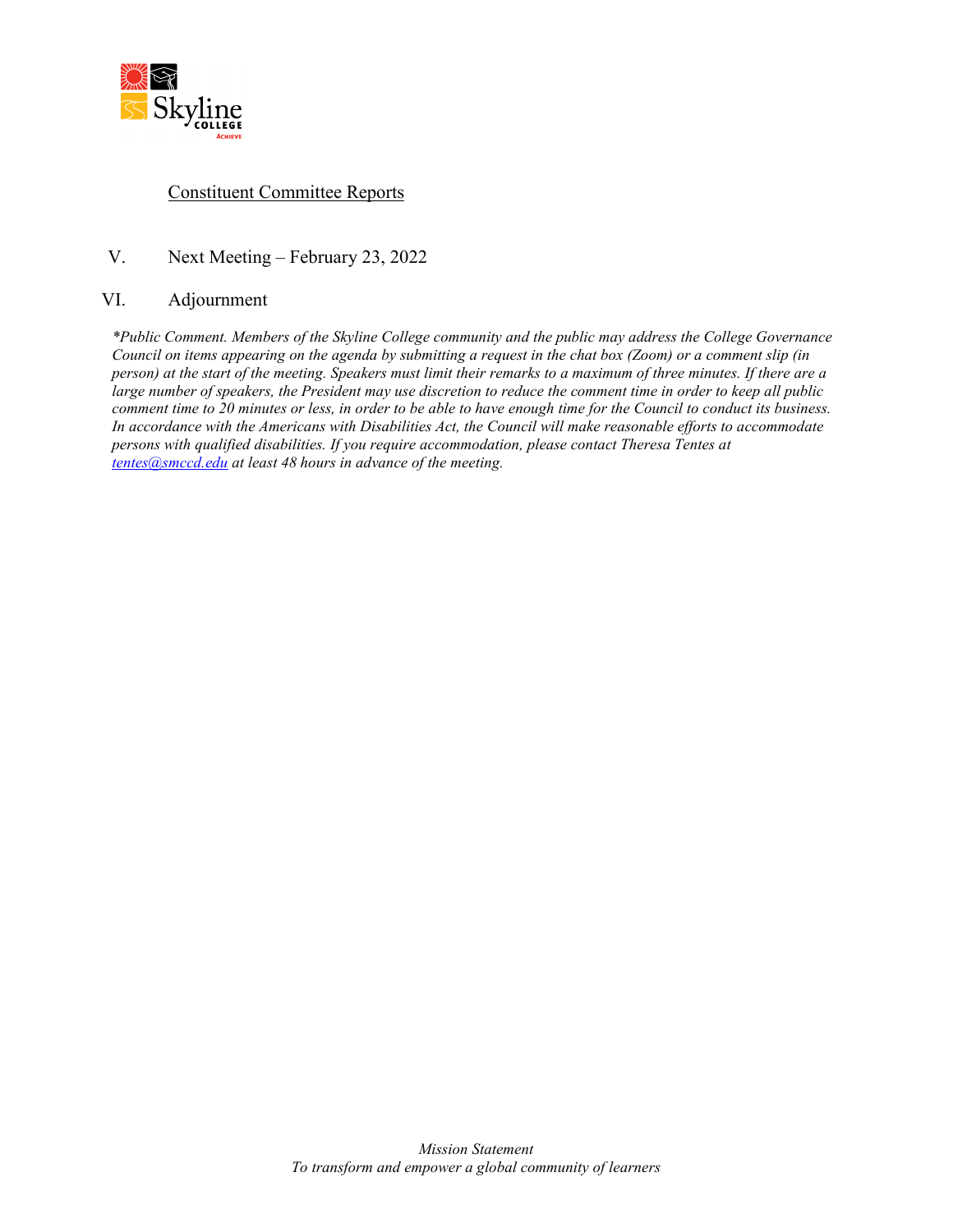

**College Governance Council** Wednesday, December 15, 2021 Zoom Video

Draft Minutes

**Voting Members In Attendance:** Lindsey Ayotte, Martina Center, Angel Gomez, Sherrie Prasad, Anthony Tran, Andrea Vizenor

**Ex-Officio Non-Voting Members In Attendance**: Cherie Collin, Joe Morello, Newin Orante, Danni Redding Lapuz, Oyame KenZoe Brian Selassie-Okpe, Ingrid Vargas

**Recorder:** Theresa Tentes

- I. Call to Order/Establishing a Quorum Roll Call Theresa Tentes took Roll call. All voting members were in attendance except Golda Margate and Cassidy Ryan. A quorum was established.
- II. Public Comment \*

Lindsey Ayotte and Sherrie Prasad shared a concern of the meeting date and time of the CGC meetings. The meeting in November and today conflict with the Curriculum Committee and they are hoping to change the date and time of the CGC so the two committees don't conflict. Theresa Tentes shared that the November and December CGC meetings were moved up a week earlier due to the holidays. Also, the May meeting is moved up a week due to the end of the semester. She also shared that CGC is normally scheduled to be held the  $4<sup>th</sup>$  Wednesday of the month from 2-4 p.m. She will look into the May meeting and see if it can be held on a different date due to the conflict with Curriculum.

III. Consent Items

Approve of Agenda (M/S Lindsey Ayotte/Andrea Vizenor)

Approval of Minutes – November 17, 2021 (M/S Anthony Tran/Lindsey Ayotte)

Ayes. Unanimously.

IV. Informational, New Business and Action Items

Associated Students of Skyline College – 15 minutes a. ASSC Report Anthony Tran / Angel Gomez

President of ASSC, Anthony Tran, provided a brief report. He shared that in the Spring a meeting regarding safety will be scheduled. Also, Angel Gomez, Vice President of ASSC, wished the committee a happy holiday.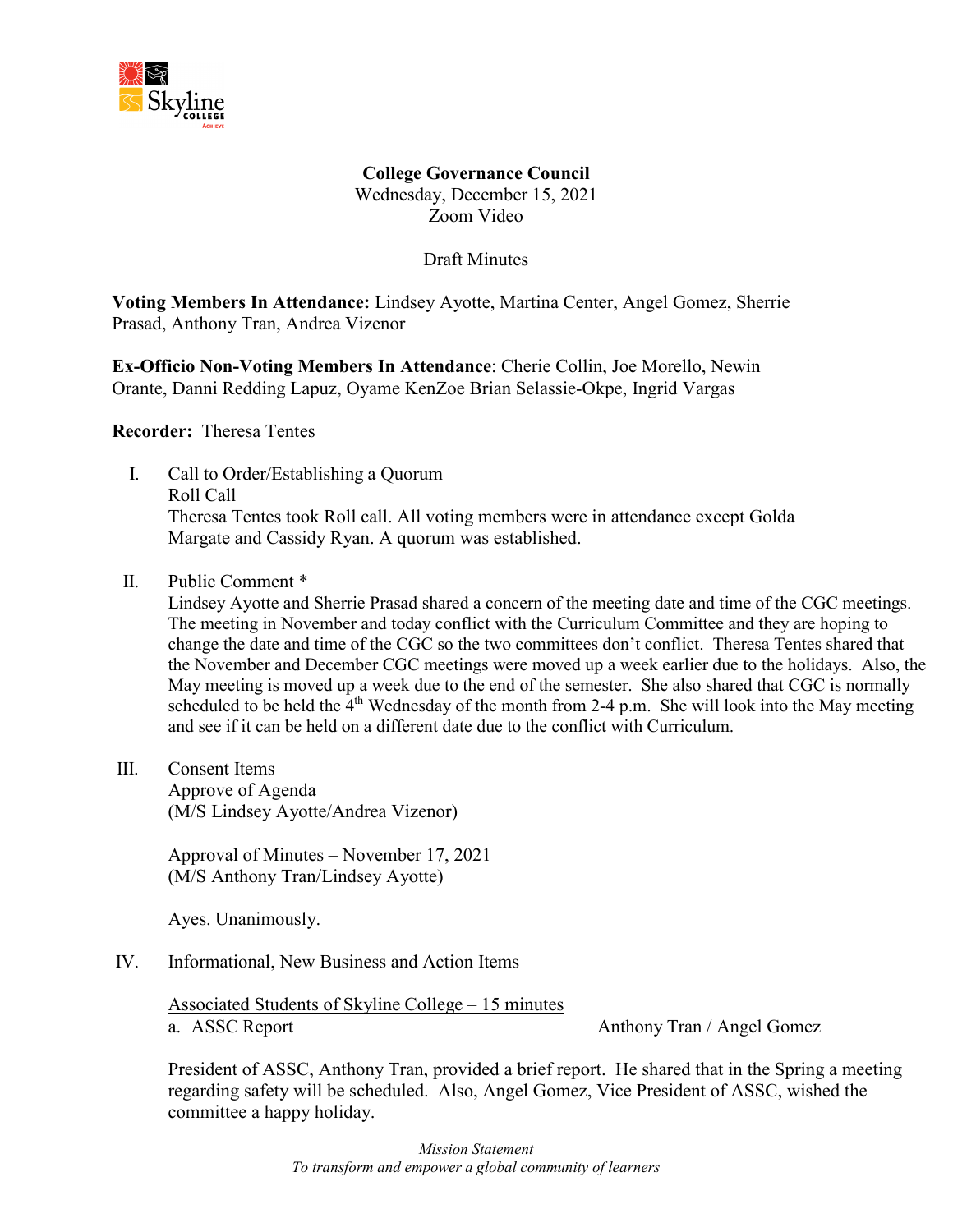

At the conclusion of the ASSC report, Vice President Joe Morello shared that he is continuing to work on existing sources for Student Assistant funds.

Classified Senate – 15 Minutes a. Classified Senate Report Sherrie Prasad/Golda Margate

Sherrie Prasad, President of Classified Senate, reported to the Executive Board just sent the application for the Classified Leadership Institute (SCCLI) Cohort. There was a delay in sending the application to the Senate because the Executive Board felt they needed additional input from the Senate in developing the programming specifically the leadership topics of the program. A survey was sent out to the Senate and with the feedback, the Executive Board decided on the topics. The application is due on January 14, 2022 and once the application is received, the application will be sent to the Classified Professional's respective Supervisors for review and approval. The first orientation meeting for SCCLI will be on January 28, 2022.

She also provided an update regarding the annual Classified Student Scholarship. Sherrie thanked all those that donated towards the scholarship. Classified Senate raised \$1,855 funds for the scholarship. Their goal was \$2,000. The scholarship fund is strictly used for student scholarship.

Sherrie thanked all the Classified Professionals for returning to work this past semester.

Academic Senate - 15 Minutes a. Academic Senate Report Lindsey Ayotte/Cassidy Ryan

President of Academic Senate Lindsey Ayotte shared that Kim Saccio will be stepping down as Academic Senate Secretary. The Academic Senate thanked Kim for her service and help with onboarding her replacement Jessica Truglio. Jessica will be serving the remainder of the secretary term (Spring 2022-Spring 2023).

Lindsey also shared that the Academic Senate has an article in the Skyline Shines which highlights what Academic Senate has accomplished this semester and our future goals: [https://skylineshines.skylinecollege.edu/uncategorized/academic-senate-fall-2021-semester-in](https://skylineshines.skylinecollege.edu/uncategorized/academic-senate-fall-2021-semester-in-review/)[review/](https://skylineshines.skylinecollege.edu/uncategorized/academic-senate-fall-2021-semester-in-review/)

Management Council – 15 Minutes a. Management Council Report Andrea Vizenor/Martina Center

Andrea Vizenor, Dean of SPWD, reported that the Managers Council met yesterday. They spoke about burn out and strategies for the coming year. She thanked everyone for great work this semester. Andrea and Martina wished everyone a happy holiday.

Administration – 45 Minutes

a. President's Update Dr. Melissa Moreno

No report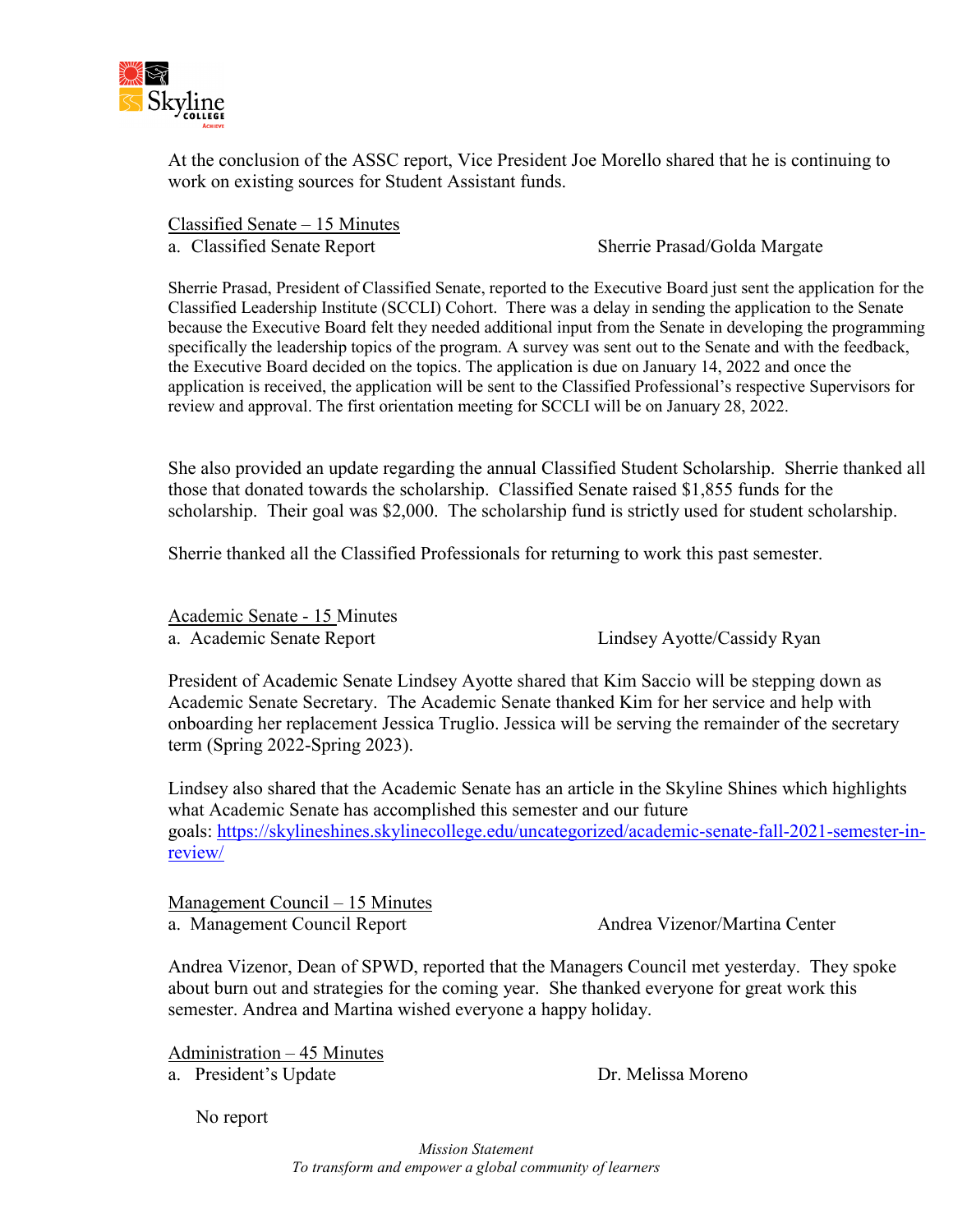

#### b. Administrative Services Update Joe Morello

i. HSEPC Update

Joe Morello, Vice President of Administrative Services provided a report about the HSEPC. The Skyline College Health, Safety and Emergency Preparedness Committee met on Thursday, December 2nd and voted on 8 recommendations bought forward by AFT related to COVID 19 and our return to campus for consideration by the District Safety Committee. All recommendations were approved and on Monday, December 6<sup>th</sup>, the District Safety Committee reviewed and discussed the recommendations. A response was forwarded to the committee on Tuesday, December 14<sup>th</sup>. He thanked the committee for their work in putting together and voting on the recommendations. Important issues were surfaced and discussed at the district. Given that the situation with COVID remains fluid, the recommendations are important so the issues and concerns raised are documented and being considered. [https://skylinecollege.edu/collegegovernancecouncil/assets/documents/agendasminutes/2021\\_](https://skylinecollege.edu/collegegovernancecouncil/assets/documents/agendasminutes/2021_2022/AFTRecommendationsHSEPCRevResponses.pdf) [2022/AFTRecommendationsHSEPCRevResponses.pdf](https://skylinecollege.edu/collegegovernancecouncil/assets/documents/agendasminutes/2021_2022/AFTRecommendationsHSEPCRevResponses.pdf)

#### ii. SPARC Update

Joe also provided a report on SPARC. The Strategic Planning and Resource Committee  $(SPARC)$  met on Thursday, December 9<sup>th</sup> and he presented an update on the Classified / Management position prioritization process for 2021-2022. SPARC had no Fund 1 dollars to allocate toward positions. The positions funded were done so with one-time fund sources and would need to be institutionalized in future budget years. The primary source of funding is from the Board of Trustees Free SMCCD initiative. Funds from that initiative were able to cover the following positions: Dual Enrollment (2-Program Service Coordinators and 1- Retention Specialist), Promise Scholars (2-Counseling Faculty and 1-Program Service Coordinator) Admissions and Records (1-AR III serving both Promise Scholars and Dual Enrollment).

[https://skylinecollege.edu/collegegovernancecouncil/assets/documents/agendasminutes/2021\\_](https://skylinecollege.edu/collegegovernancecouncil/assets/documents/agendasminutes/2021_2022/SKY_2021-22%20Classified%20and%20Manager%20Request_Final_SPARC.pdf) [2022/SKY\\_2021-22%20Classified%20and%20Manager%20Request\\_Final\\_SPARC.pdf](https://skylinecollege.edu/collegegovernancecouncil/assets/documents/agendasminutes/2021_2022/SKY_2021-22%20Classified%20and%20Manager%20Request_Final_SPARC.pdf)

c. Instructional Update Danni Redding Lapuz

Danni Redding Lapuz, Interim Vice President of Instruction, provided a report. She would like to share with you some steps that the College has taken to build collaboration, streamline processes to move toward a paperless campus, and provide our college community with information that will help the College as we serve our Skyline College students.

#### **FTEFAC Committee Structure**

We have completed the Full-time Faculty prioritization process for the 2021-2022 year and she wanted to share some changes that we made this Fall. First, we shifted the leadership of this committee from a VP of Instruction led process to a co-chair model with the Academic Senate VP collaboratively leading (kudos to VP Cassidy Ryan-White). The faculty serving on the committee were charged with ranking positions based on overall college need to best serve students. Per faculty request, we adapted our process to allow committee discussion during the prioritization work and utilized PRIE data, division justification documentation, and dean presentations to inform our ranking. The FTEFAC prioritization was presented to Academic Senate, SPARC, and College Governance Counsel in November to ensure that constituency groups and our campus community were informed. Toward continued improvement, the FTEFAC Committee debriefed our process and made the following recommendations for next year: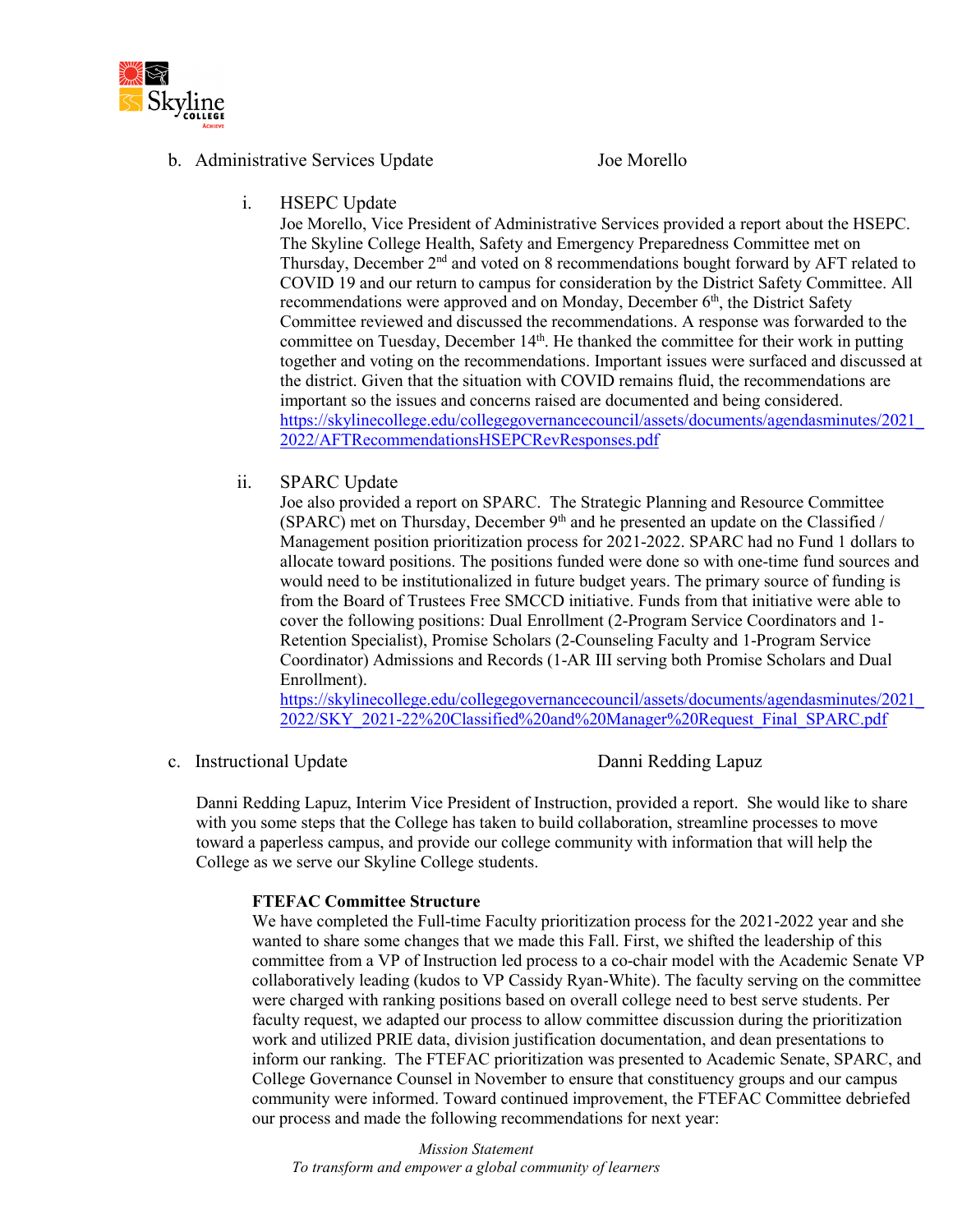

- Committee membership will be for a period of three (3) years
- Full-time Faculty Request Form will be amended to include the number of years the positions has been previously requested
- Campus-wide Position Presentations will be opened up to include faculty and deans

Thank you to all who served on this committee and a special acknowledgement of Sherrie Prasad for her organization and support.

#### **Adobe Sign/Paperless Campus**

The Office of Instruction, in collaboration with our Evaluation Guidance Committee and Academic Senate, launched an Adobe Sign evaluation process in Fall 2021. Our goal was to have all evaluation documentation processed and signed through Adobe Sign to streamline the signature process and promote a paperless campus. Angelica Mendoza, of the Office of Instruction, create a series of [training videos and step-by-step guides](https://skylinecollege.edu/instructionoffice/adobesign-facultyevaluationtemplates.php) to assist faculty in employing Adobe Sign. She also worked collaboratively with CTTL to provide support across our campus to those needing assistance in applying this new technology. In response to the great demand, Angelica also created a training for Division Assistants to expand the use of [Adobe Sign](https://skylinecollege.edu/instructionoffice/adobesign-esignature.php)  [E-Signature](https://skylinecollege.edu/instructionoffice/adobesign-esignature.php) across the campus for various paperwork processes. Skyline College is emerging as a leader in this effort across our district and we want to thank all of you for embracing this technology. A special kudos to Angelica Mendoza for her leadership and innovation.

#### **Enrollment Report**

Our Academic Senate has requested that enrollment data be shared with faculty. We are excited to make this information available and each Monday our PRIE office will send out an enrollment report that includes scheduled courses and the number of students enrolled and waitlisted for each course section. The reports are dense, including complexities such as cross-listed sections, cohort sections, WSCH, FTES, FTEF, and load. We felt it was important to share this data so that our campus community can build a comprehensive understanding of our course schedule and enrollment patterns. I invite you to reach out to the Instruction office for any questions you may have interpreting the enrollment report.

#### *Students First* **Course Cancellation Strategy**

At the request of our Academic Senate, a Task Group was convened in Fall 2021 with representation of our constituency groups, Associated Students, Classified Senate, Academic Senate, Management Council, and our Instructional Deans to discuss our course cancellation process. The group came together for two sessions to share experiences and expand their understanding of the Instructional Dean's work collaboratively building and managing our course schedules. From our discussions it was clear that great care is taken in our processes and that decisions to cancel a course are nuanced and complex. To ensure that our campus community is aware of the considerations and processes that deans employ, we have created our [Students First](https://skylinecollege.edu/instructionoffice/studentsfirstcoursecancellationstrategy.php)  [Course Cancellation Strategy.](https://skylinecollege.edu/instructionoffice/studentsfirstcoursecancellationstrategy.php) As a college, we are dedicated to providing our students access to an excellent educational experience and our instructional teams strive to ensure that students are able to meet their educational goals.

#### d. Student Services Dr. Newin Orante

Dr. Newin Orante, Vice President of Student Services provided an update. The Spring semester will begin January 18, 2022. The College is in the middle of registration at the moment. Student Services is preparing for the return. The office hours of the Student Services departments will be posted and announced for the coming Spring semester.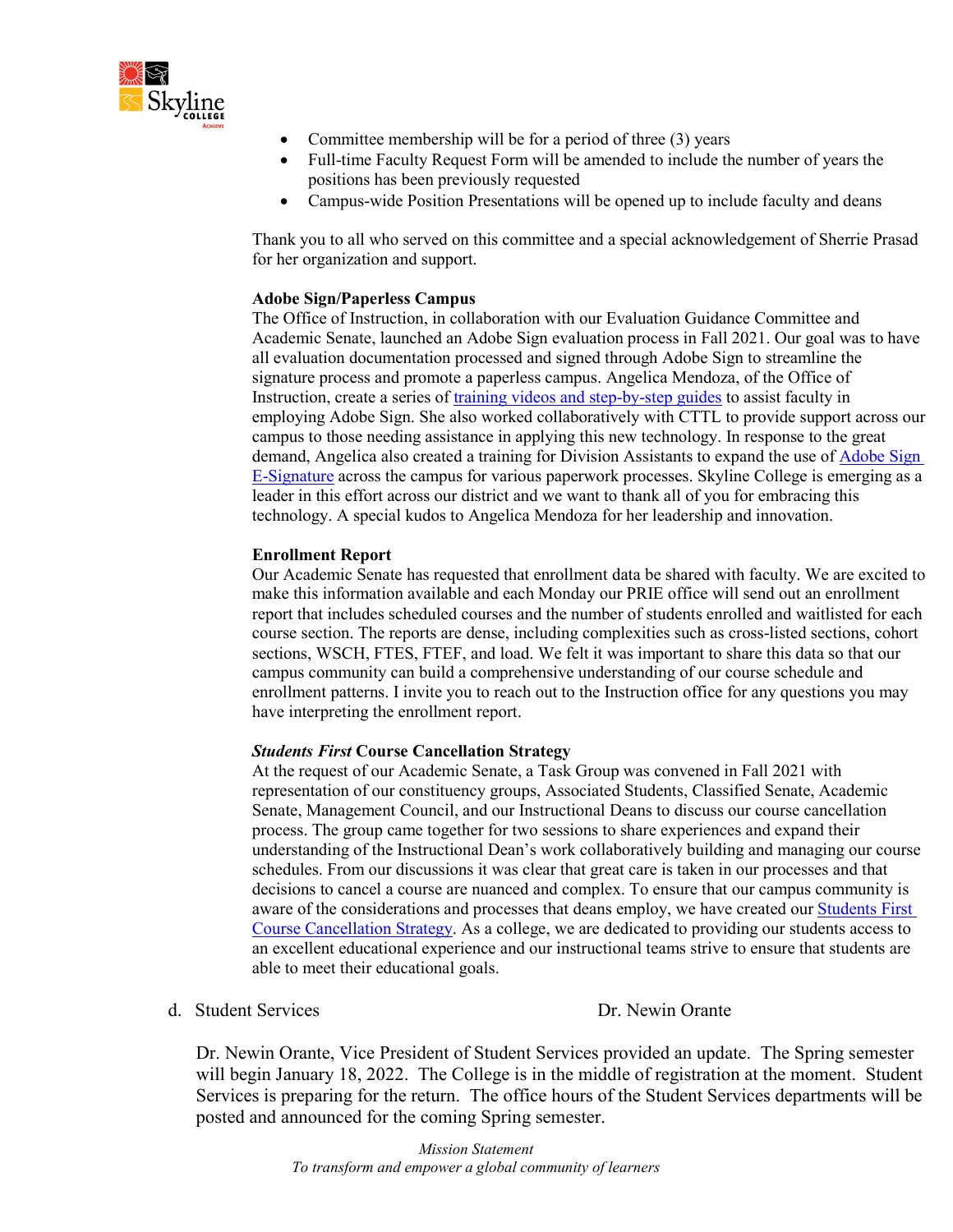

e. Planning Research and Institutional Effectiveness Ingrid Vargas Update

Dean Ingrid Vargas provided a report regarding The Peoples College Initiative. The Peoples College Initiative (PCI) had a very positive response to the call for Skyline College community members to join one of the 4 PCI Task Groups created by the CGC on September 22, 2021. More than 75 people have come forward to participate, and the tentative member lists have been submitted to Academic Senate and CSEA for approval. The first Task Group meetings are expected to be held on Flex Day, January 13, 2022.

f. Equity Institute Update Dr. O'KenZoe Brian Selassie-Okpe

Dr. O'KenZoe shared that the Equity Institute recently had its first Equity Master Class titled Equity and Practices. The event went very well and he thanked Andrea Vizenor who assisted with navigating the logistics in the planning of the event.

Dr. O'KenZoe reported that the Equity Institute is developing a K-14 Equity Academy and will be partnering with Ideals to create a pilot program for the District. Also developing an online peer review publication that will be annually that will focus on equity and social justice.

g. Marketing, Communications, Public Relations Cherie Colin Update

Cherie Colin provided some MCPR updates. Monday, January  $3<sup>rd</sup>$  there will be an Open House to welcome everyone back to campus. It will be held in building 4, third floor, room 4311 the Administrative Suite. Refreshment and light snacks will be provided.

The Success Summit will be held Friday, January  $21^{st}$ . Andrea Vizenor is taking the lead in planning the event. Registration is open and the link is below. Registration is free to students to attend.

Success Summit

[https://events.r20.constantcontact.com/register/eventReg?oeidk=a07ein7cmipe865e3f7&oseq=&](https://events.r20.constantcontact.com/register/eventReg?oeidk=a07ein7cmipe865e3f7&oseq=&c=&ch) [c=&ch=](https://events.r20.constantcontact.com/register/eventReg?oeidk=a07ein7cmipe865e3f7&oseq=&c=&ch)

An Agency of Record has been secured for the District. This will be a districtwide marketing enrollment campaign. Skyline College is also doing an enrollment campaign which will cost \$29,000. There is also a branding study to look at what is the brand of Skyline College, what does it mean, what's the personality and what is the persona of Skyline College. The research project is going to begin in January.